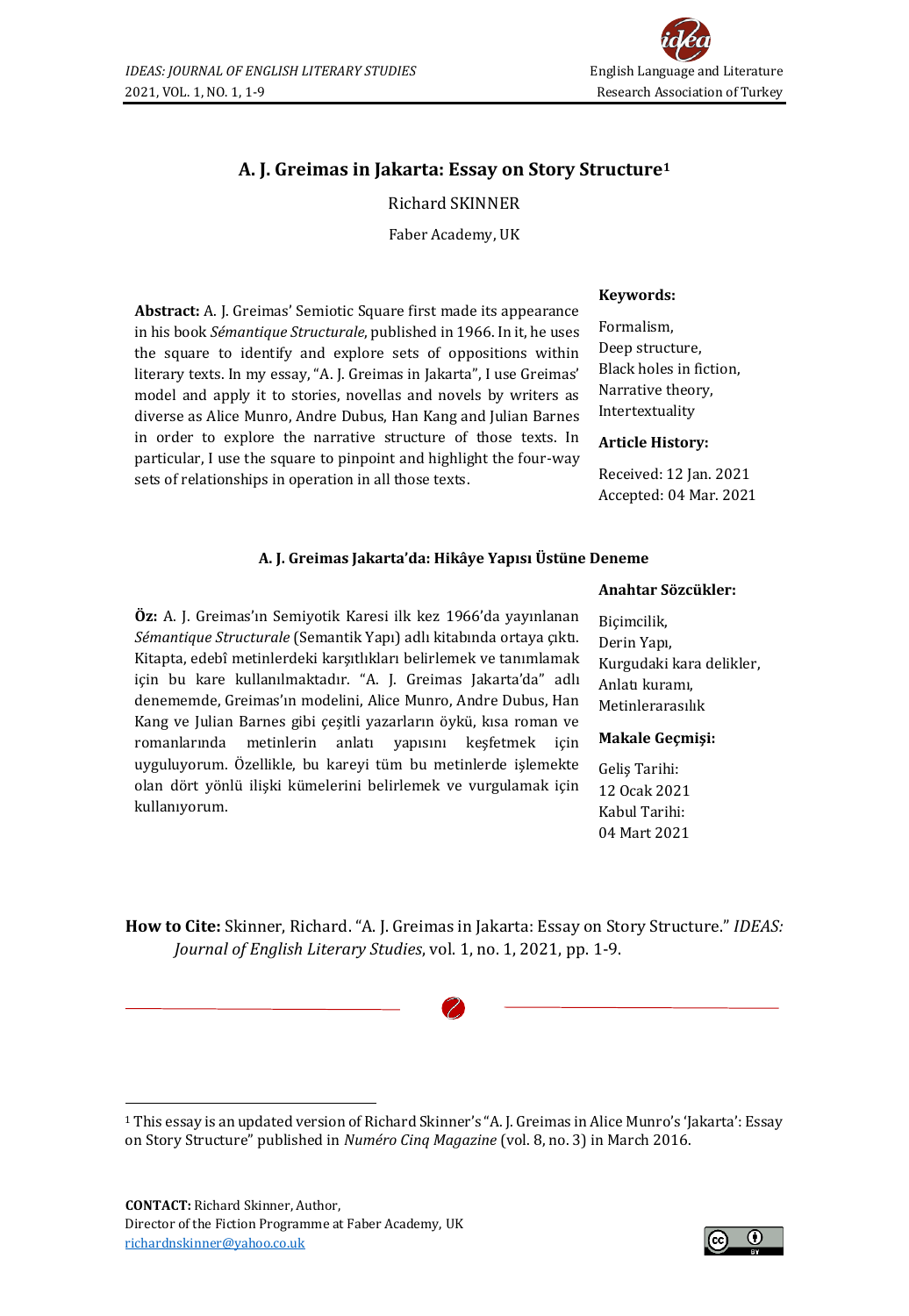In 1998, I was lucky enough to land a job as a book reviewer for the *Financial Times* under the auspices of the great editor Annalena McAfee. In the 12 months I reviewed books for her, I posted 26 reviews and was introduced to some incredible writers and books. One of those was Alice Munro who, believe it or not, was not that well-known outside Canada then. This was long before the Nobel Prize win and the universal acclaim she now enjoys (or rather doesn't). The collection I reviewed for the FT was *The Love of a Good Woman* (1998). What struck me in particular about Munro's style was how successfully she mined the interior life of her (largely female) characters. The POV in her stories constantly shifted, too, and time seemed amorphous, easily sculpted by the author to suit her needs. Key dramatic moments in the stories were only mentioned in passing and the endings were highly uncertain and not really endings at all. She broke all the rules and, because of that, her stories seemed remarkably true to life. I knew I had stumbled across a master storyteller.

The one story that especially drew me in was called "Jakarta". As is the case with so many of Munro's stories, it is set in the Vancouver area in the 1950s, during the height of the Korean War and the execution of the Rosenbergs. Sonje, who is described as 'calm' and 'Nordic' and who has 'thick fair hair', is married to Cottar who, at 38, is significantly older than her. Cottar teases Sonje mercilessly about her bourgeoise aspirations. Cottar is a journalist who has scandalously travelled to communist China. He believes in free love and encourages Sonje to sleep with other men, the thought of which makes Sonje unhappy and so she doesn't follow through.

Sonje and Cottar are on vacation in a rented cottage for the summer when Sonje meets and befriends a woman called Kath, who lives in the area permanently with her husband Kent. They quickly realise that they both used to work at the Vancouver Public Library at the same time although they didn't know each other. Kath, who is darker and taller than Sonje, strikes Sonje as a free spirit and she compares herself unfavourably to Kath. During their days on the beach with Kath's one-year-old daughter Noelle, Sonje and Kath discuss the relationships in the books they are reading—including DH Lawrence's "The Fox"—but the subtext of their discussion is their own attitudes towards their husbands and marriages. Kath is shocked when Sonje says, 'My happiness depends on Cottar' and is struck by how Sonje is overly eager to please Cottar. Kath hints that she finds her own husband, Kent, conservative and stuffy. Kent disapproves of 'pinko' Cottar and the wild parties Cottar holds at his and Sonje's summer cottage and Sonje can tell that Kath is attracted to that lifestyle and has a longing to be much more bohemian than she is.

At a beach party one night, Sonje cooks and looks after her guests. She is the perfect hostess. Kath gets drunk and dances flirtatiously with a stranger, with whom she exchanges a fumbling kiss, while Kent stays at home looking after Noelle. At the end of that summer, Cottar and Sonje move to Portland, Oregon, so that Sonje can take care of Cottar's blind mother while Cottar is off on another journalistic junket to the Far East.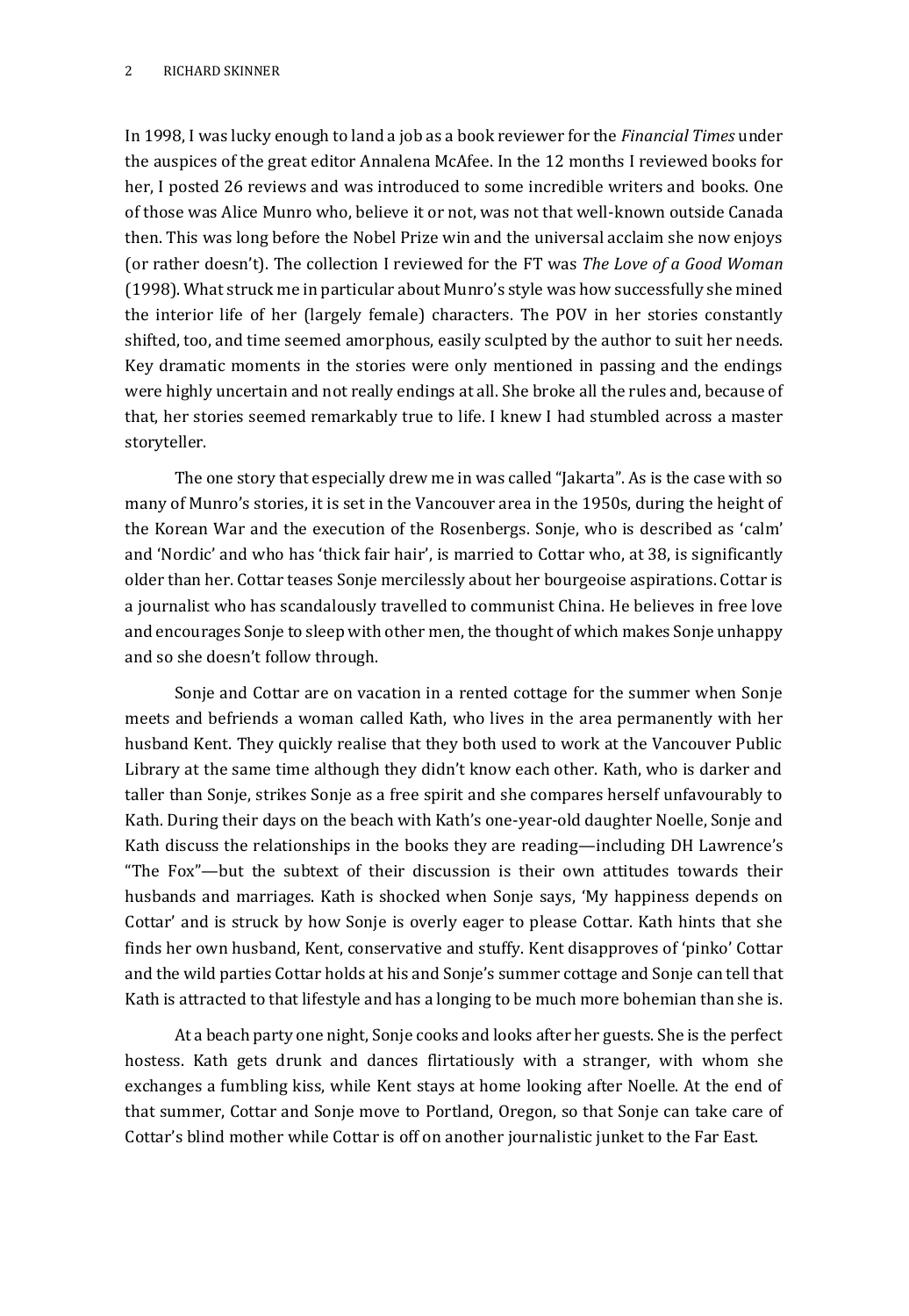Suddenly, we shift 30 years later, to when Kent visits Sonje in Portland, where she is still living in Cottar's mother's house, although Cottar's mother is long dead. Kent and Kath have long since been divorced. Kath lives on her own beside a small lake near Toronto, her second husband recently dead, while Kent is married for a third time, to a much younger woman, Deborah, who is younger even than his own daughter, Noelle. Sonje explains to Kent that, while Cottar was away in the Far East, she received word that Cottar had died suddenly of an insect bite while he was in Jakarta. 'Jakarta used to be called Batavia, did you know that?' she asks, to which Kent replies, 'Vaguely.' She goes on to say that she has a theory that Cottar didn't die at all, that he is still alive. Sonje can't explain why she would think that, and neither can Kent, but she does, and she tells Kent that Cottar's mother also believed that he was still alive. In an uncharacteristic moment of candour, Kent says to Sonje, 'They got away. Both of them. Cottar and Kath.' That's where the story ends.

The tenses and time schemes in the story are all mixed and fractured. Part 1 about Kathy & Sonje's friendship—is told largely from Kathy's POV. Set 30 years later, Part 2 is told from Kent's POV when he visits Sonje in Oregon. Part 3—the night of the beach party—is told mainly from Kathy's POV but also from Sonje's. Finally, Part 4 is again from Kent's POV while he visits Sonje. The story explores the fault lines of marriage—the personal struggle either to adhere to conventional notions of marriage or to find alternatives to it. The argument Kath and Sonje have about DH Lawrence's "The Fox" illustrates this perfectly. Kath and Sonje can't admit it to themselves, or each other, but they have married the wrong people. What is left so beautifully understated in the story is that, deep down, they both know it.

A few years later, I came across a diagram called the Semiotic Square, originally devised by A. J. Greimas. It was defined as 'A structuralist-inspired model for the visual representation of a semantic logic which describes a narrative's elementary structure of signification'. It's one of those ideas in narrative theory that is much better understood as a diagram than a verbal definition (see fig. 1 below).

When I saw this diagram, something immediately clicked. An inkling, a recognition, that had always been there in the back of my mind became articulated by this diagram and I understood straight away what Greimas meant.

In the diagram, Greimas was trying to map the possible permutations of relationships between four people in a story. He labelled these relationships 'contrary', 'contradictory' and 'implied'. The difference between something that is 'contrary' and 'contradictory' is one of degree—something contradictory is a direct opposite whereas something contrary is along the same lines but not as strong. For example, the opposite of love is 'hate' whereas 'indifference' implies the same thing in kind but not degree. Another example would be 'truth'—the contradiction of which is 'lies', whereas 'white lies' would be merely a contrary idea—'white lies' is along the same lines as 'lies' but is not as extreme.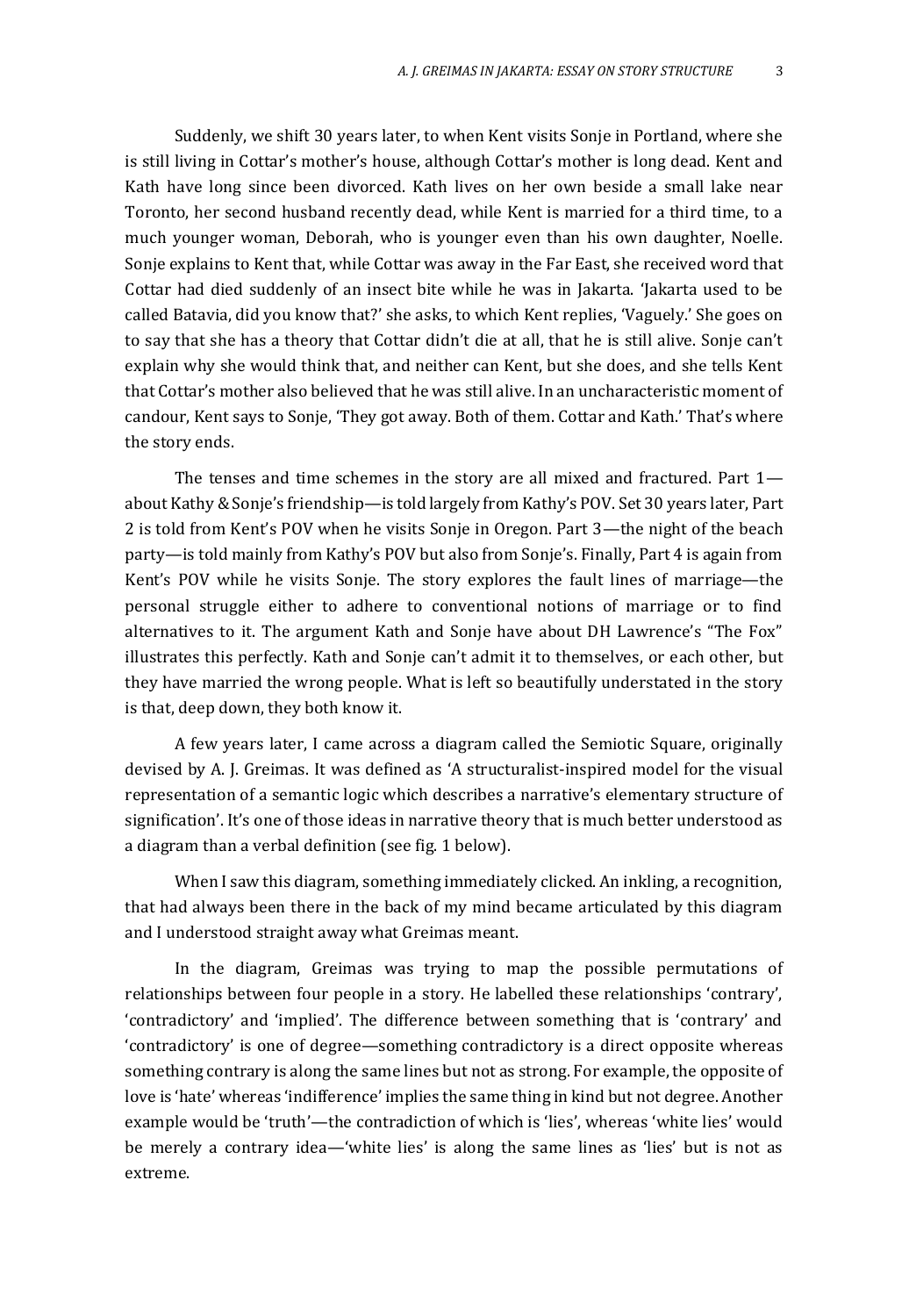

# Greimas Semiotic Square

Fig. 1. Greimas' Semiotic Square.

One of the things I had been particularly drawn to in "Jakarta" was the shifting POV between the main characters and the fact that there were four of them. Many great novels are studies of single characters—loners, outsiders, or outcasts—e.g., *Madame Bovary* (1856), *The Outsider* (2018), *The Bell Jar* (1963). Then you have novels that are dissections of the symbiotic/obsessive/co-dependent relationships between two people (usually in a marriage)—e.g., Paula Fox's *Desperate Characters* (1970), Paul Bowles' *The Sheltering Sky* (1949), Somerset Maugham's *The Painted Veil* (1925). And then there are those stories about love triangles, usually two men in love with the same woman—e.g., *Anna Karenina* (1878), *Thérèse Raquin* (1868), *The End of the Affair* (1951). But Greimas' square was picking out the relationships between four people. It dawned on me that Greimas' square described very well what was going on inside Munro's story.

Each character in "Jakarta" has a relationship of differing strength with each of the other three characters. The story is a working through of each of these relationships, beginning with the strongest—the most contradictory—and working down through the layers, ending with the implication that there might have been a connection between Cottar and Kath all along. The other 'implied' relationship that we are left with is that between Sonje and Kent. The edges and crosshairs of Greimas' square are a visual representation of the themes of the story—they *are* the story—and "Jakarta" as a whole is a working through of this set of relationships.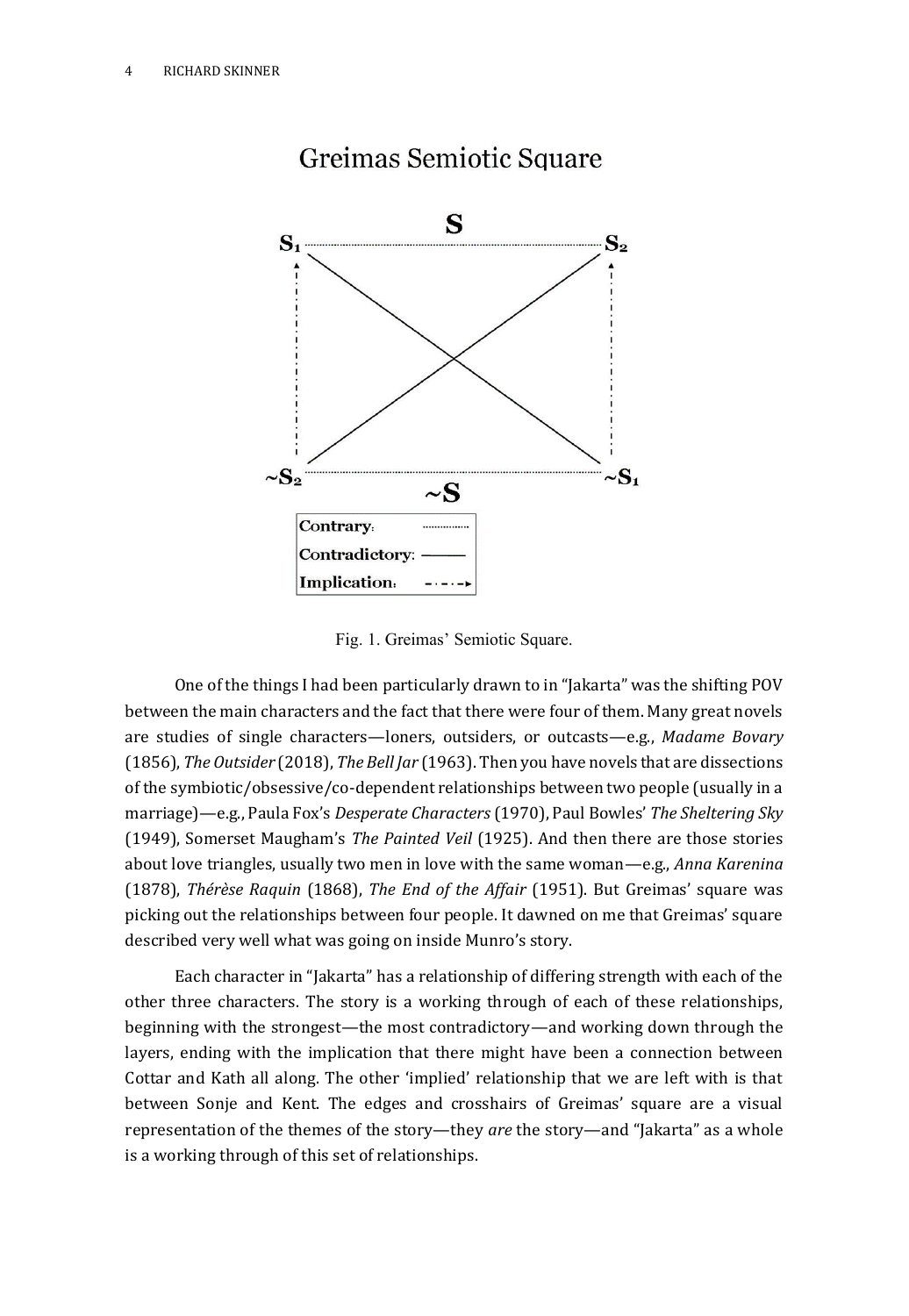When I thought about Greimas' square in light of Munro's story, everything fell into place. Greimas' square helped me to understand the nature of "Jakarta" and, as with the great studies of individuals, marriages and love triangles, this four-way split (usually two sets of couples) was another universal deep structure, which continues to pop up everywhere in books, movies—any form of narrative storytelling.

Another, very similar, North American exploration of modern love revolving around the four-way split between two couples is the three novellas by Andre Dubus ("We Don't Live Here Anymore", "Adultery" and "Finding a Girl in America") gathered together into one volume entitled *We Don't Live Here Anymore* (2004). The three novellas explore two marriages—Hank's to Edith and Jack's to Terry. Each of the novellas is told from a different POV—"We Don't Live Here Anymore" from Jack's, "Adultery" from Edith's and "Finding a Girl in America" from Hank's. Again, taken together, the novellas are an exploration of the kind and degree of the bond that each of these people has with the other three.

In common with Dubus' novellas, Han Kang's *The Vegetarian* (2007) is a collection of three stand-alone parts, each told from a different POV and set around two couples. Set in Seoul, Part One, entitled "The Vegetarian", starts in the first person from the POV of a man whose wife, Yeong-Hye, one day announces that she is now a vegetarian. Her husband finds this intolerable, as does her father and mother, and they seek to force her to eat meat. Yeong-Hye resists so strongly that she cuts her wrist in protest. Her family have her committed to a psychiatric hospital, where she stays for several months.

Part Two, entitled "Mongolian Mark", is set two years later and is told in the third person from the POV of Yeong-Hye's brother-in-law, a visual artist who has formed a secret desire for Yeong-Hye ever since her attempted suicide. Yeong-Hye is now living on her own in an apartment and her brother-in-law begins to visit her. He asks for her help with an art project. He paints large flowers on Yeong-Hye's naked body, then his own, and films them having sex together. This part ends with Yeong-Hye's sister finding out about their affair.

Part Three, entitled "Flaming Trees", is in the third person and told from the sister's POV. Yeong-Hye has been committed to a psychiatric hospital again and, as her sister travels to visit her, the sister thinks back to when she first met her husband and to when she and her sister were young girls. It transpires that their father used to physically abuse Yeong-Hye, about which her sister has feelings of shame and guilt. While in hospital, Yeong-Hye tells her sister that she has completed her metamorphosis from animal to vegetal and is now a tree. The book ends with a vision of some trees on fire.

As the novel progresses, so we shift around the edges of the square, or across the square, exploring the strengths and weaknesses of the human relationships in the book. The sister, who was barely mentioned at the start, evolves into a main character. Her husband, also hardly noticed at the start of the book, comes forward to have his own voice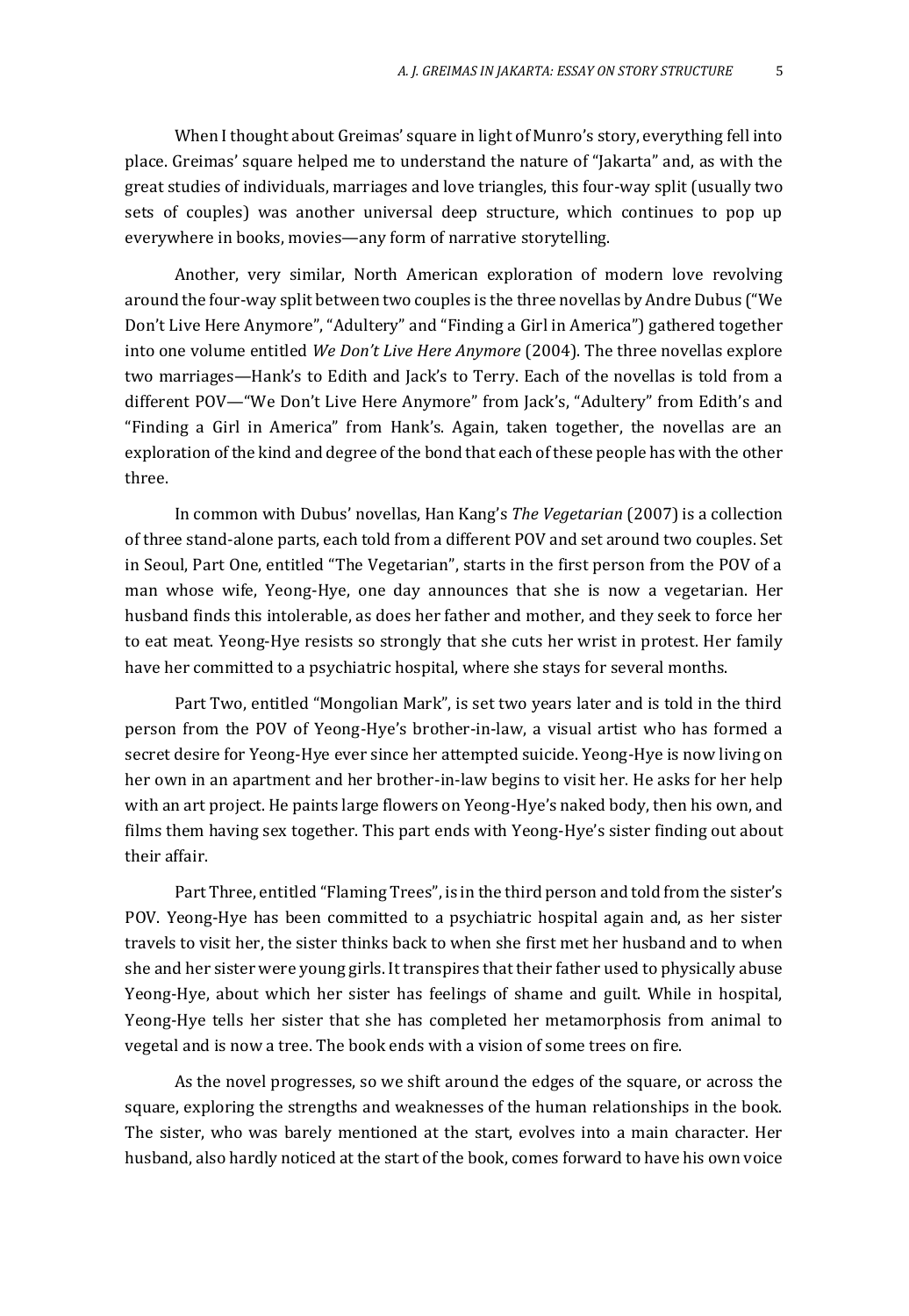before then disappearing from the narrative altogether. By the end of the novel, Yeong-Hye's ex-husband (the entry point into the novel) has long since been forgotten. The men disappear, the women remain. Both marriages are shattered, one by a refusal to eat, the other by an act of sex, and there is an implication that Yeong-Hye and her sister's husband would have been a far better match, as would Yeong-Hye's sister and Yeong-Hye's exhusband. The only constant is Yeong-Hye herself, although she doesn't have a voice or her own vantage point in the narrative. She remains an enigma from start to finish.

Another recent novel that is fascinating to consider in light of Greimas' square is Julian Barnes' *The Sense of an Ending* (2011). Barnes' novel is divided into two parts, both of which are narrated by Tony Webster when he is retired and living alone. The first part begins in the 1960s with four intellectually arrogant school friends. Towards the end of their school days, another boy at the school hangs himself, apparently after getting a girl pregnant. The four friends discuss the philosophical difficulty of knowing exactly what happened. One of the friends, Adrian, goes to Cambridge while Tony goes to Bristol. Tony acquires a girlfriend, Veronica, at whose family home he spends an awkward weekend. Their relationship fails in some acrimony. In his final year at university, Tony receives a letter from Adrian informing him that he is going out with Veronica. Tony replies to the letter. Some months later he is told that Adrian has committed suicide, leaving a note saying that the thinking person has a philosophical duty to examine their life, and may then choose to renounce it.

At this point, Tony's narration of the second part of the novel begins many years later with the arrival of a lawyer's letter informing him that Veronica's mother has died and bequeathed him £500 and two documents. These lead him to re-establish contact with Veronica and after a number of meetings with her, to re-evaluate the story he has narrated in the first part. The revelation is that Adrian had an affair with Veronica's mother, and so the young Adrian is Veronica's brother, not her son, as Tony had assumed. The reason Veronica keeps saying throughout the book that Tony 'doesn't get it' is because he never understood this link. The reason her mother had Adrian's diary and said he had been happy in his last few months is that he had been with her. Tony feels guilty because his spiteful letter drove Adrian to Veronica's mother, which led them to produce a son, which led to his suicide. As Tony says, 'I looked at the chain of responsibility. I saw my initial in there.'

Those relationships that seem logical and likely to succeed—between Tony and Veronica, for instance—are the quickest to fail, whereas those most unlikely ever to come about often prove the strongest—between Adrian and Veronica's mother, Sarah, for instance. As soon as Adrian starts his relationship with Veronica's mother, the dynamic in the novel shifts and the two longest surviving relationships—between school friends Tony and Adrian, and the mother-daughter relationship—are severed forever. And, lastly, the hint of sexual tension between Tony and Veronica's mother when Tony spends the awkward weekend at Veronica's home hints at a relationship that might have worked.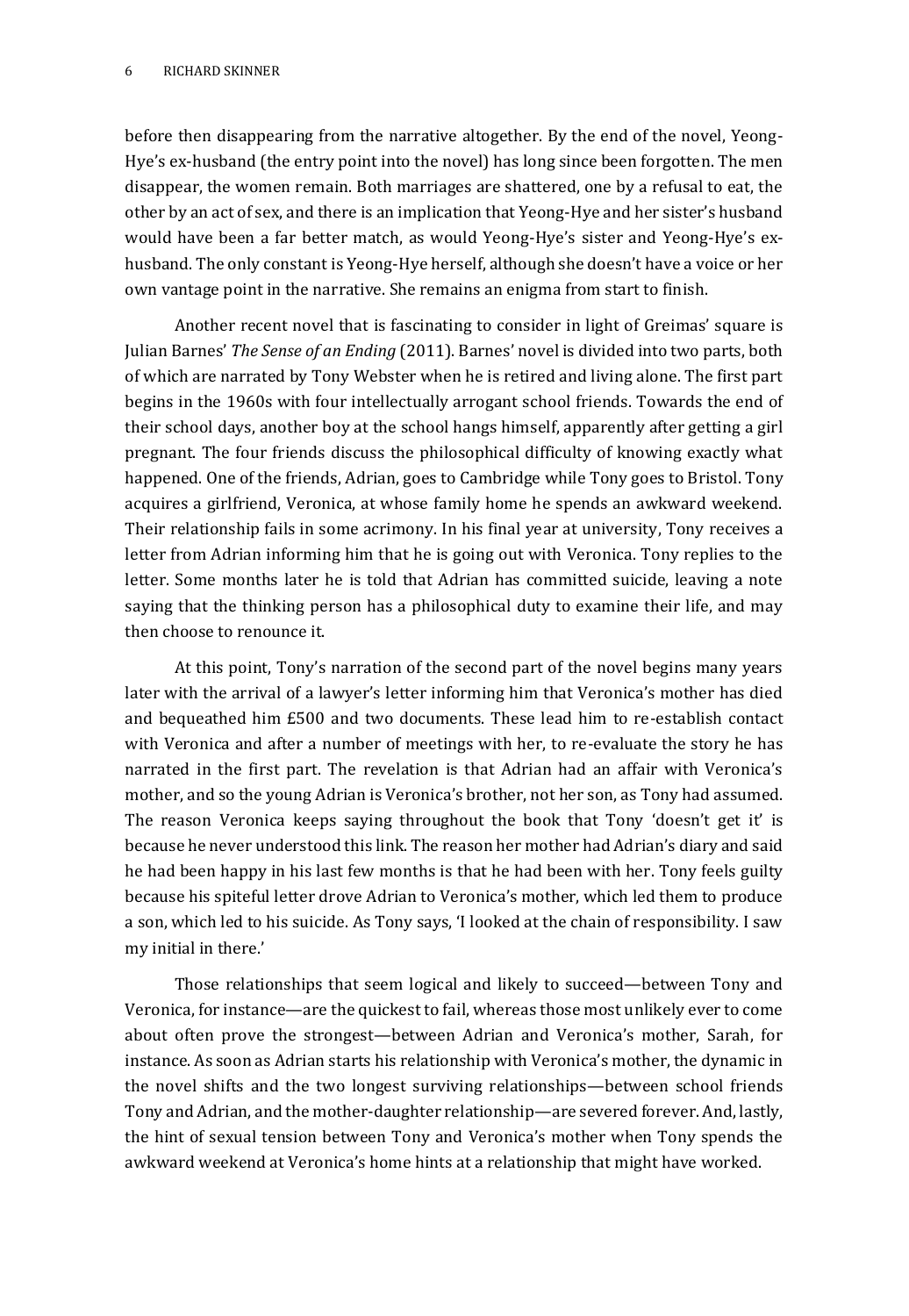All these examples revolve around two sets of couples, but another way that this model can work is via the effect one person has on three people's lives. One of my favourite novels, H. E. Bates' *Love for Lydia* (1952), is one such story. Set in the English midlands in the 1930s, the young, gawky Lydia begins a tentative relationship with the narrator, Richardson. Their relationship never flourishes because both are guarded. Through him, Lydia meets his friends Alex and Tom, both of whom fall in love with her and with whom she has dalliances. In their love for Lydia, Alex is jaunty, devil-may-care while Tom is bewildered and subservient. During the course of the novel, Alex and Tom both die accidentally and, at its close, Richardson and Lydia have come together and begun their relationship again.

Perhaps Bates found his model after reading another great pastoral novel, Thomas Hardy's *Far from the Madding Crowd* (1874)*,* since the two novels are identical in nature and structure. Like Bates' book, Hardy's Bathsheba begins a romance with solid Gabriel Oak only to reject him in favour of the dashing Sergeant Troy and then the repressed Boldwood. Boldwood shoots Troy dead and is incarcerated for the crime and the novel ends with Bathsheba and Gabriel reunited and married.

After thinking about this square structure in relation to Munro, Dubus, Han Kang and Barnes, I started to see this pattern everywhere: Andre Gidé's *Strait is the Gate* (1909), DH Lawrence's *Women in Love* (1920), F Scott Fitzgerald's *The Great Gatsby* (1925), W Somerset Maugham's *The Razor's Edge* (1944), Max Frisch's *Homo Faber* (1957), Lawrence Durrell's *Justine* (1957), George Eliot's *Adam Bede* (1859), Boris Pasternak's *Doctor Zhivago* (1958), to name but a few. All these novels, so wildly different in style and tone, all shared a foundation built on the four cornerstones of two sets of relationships and all were explorations of the four sides and crossways of these squares.

But then something struck me.

Looking again over the Munro, Dubus, Han Kang and Barnes, I realised that they all shared something else in common—all these narratives had a 'black hole' in it, i.e. that one of the four characters in the story were, in some way, not present—either they had gone missing, or died, or didn't have a voice in the narrative. In "Jakarta", Cottar is the only character whose POV we are never aligned with at all. He then disappears from the narrative altogether and it is precisely this disappearance that forces the other characters to review their connection to him and each other and, in the end, brings about the possibility of the 'implied' relationship. He is the 'black hole' in the story, the fall guy who must suffer and be sacrificed in order for the others to survive or change.

In Dubus' *We Don't Live Here Anymore,* Jack, his best friend Hank, and Hank's wife Edith, all have their own voices when retelling their versions of the same set of infidelities. Hank and Edith's POV might not be first person, like Jack's, but their narrative POV is very close to third person and the narrator continually uses free indirect style to allow us to hear what Hank and Edith are thinking and feeling, so their voices feel very like first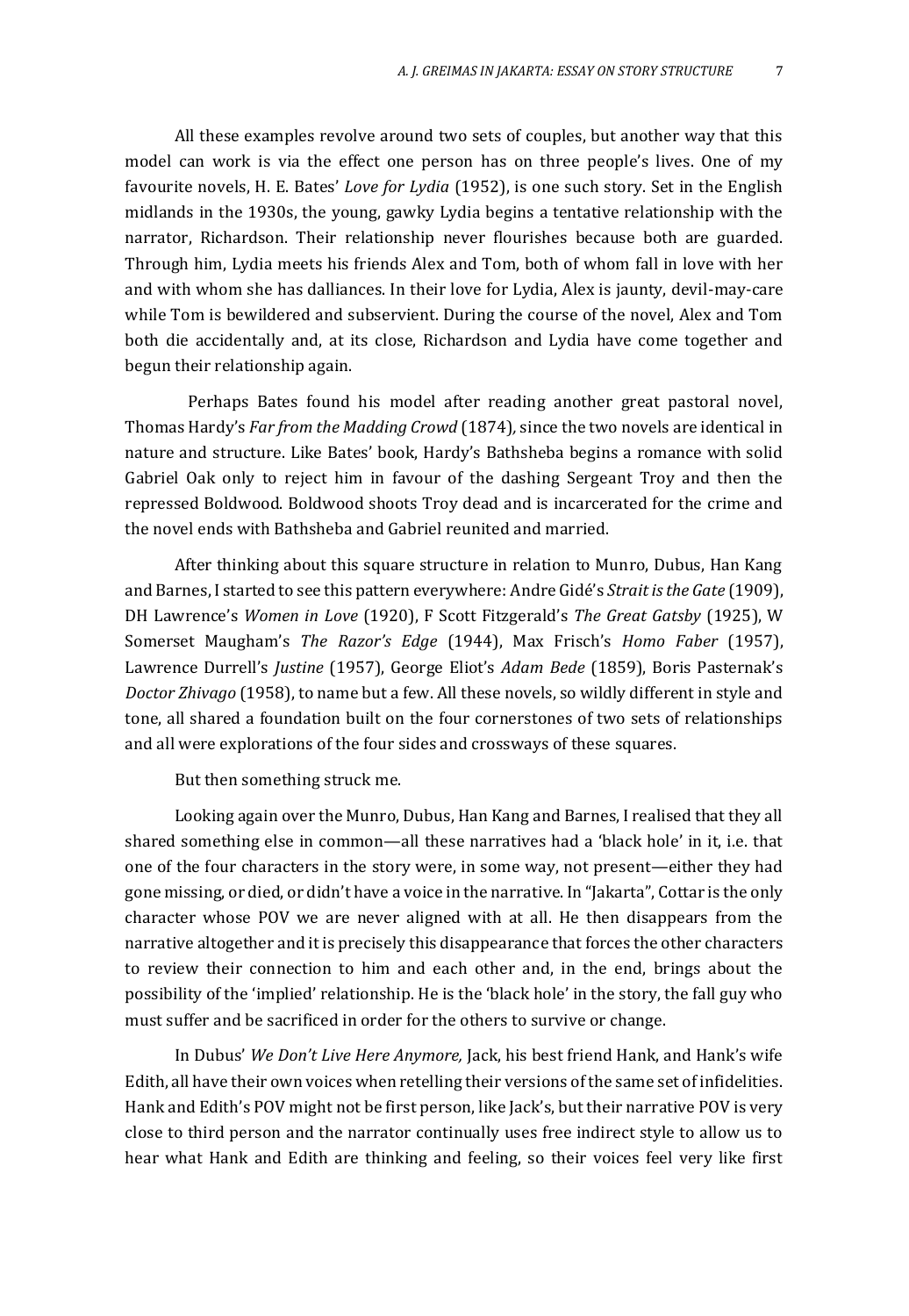person. Terry, however, is not allowed her own voice. She is the last to transgress her vows of marriage and it is this final transgression that finally brings about the collapse of one marriage and the re-evaluation of the other. After sleeping with Hank on two consecutive nights because she was unhappy, 'Terry told Jack about Hank. Then, desperate and drunk, Jack told Terry about Edith.'

Dubus' trilogy of novellas is a detailed, intimate account of his belief that marriage is the beginning and discovery of emotional conflict, not its resolution. Hank and Edith's marriage breaks down and they both move on to other lovers, while Jack and Terry's choice to stay married initially emphasises the misery in their decision. By the time we get to Hank's POV, however (which is set many years later when Hank is now with a much younger woman), the survival of Jack and Terry's marriage takes on an unexpectedly sanguine tone.

In Han Kang's *The Vegetarian,* Yeong-Hye is again the only character whose POV we never move to. We hear from her husband, her brother-in-law and her sister, all of whom talk about Yeong-Hye, but she has no voice of her own in the narrative. This is the point of her story. In order to fulfil her desire to move from an animal to a vegetal state of being, she makes the Bartleby-like decision not to engage with those around her on their terms, terms which she finds intolerable. She sacrifices herself in order to move to another realm of understanding and this move is what horrifies her husband and parents but is what her brother-in-law and, finally, her sister come to love and accept, admire even.

In Julian Barnes' *The Sense of an Ending*, it is Adrian's suicide that is the bomb dropped on the set of relationships in the novel, but this suicide was brought about by Tony's hateful letter, which is the source of Tony's guilt. This knowledge is what forces Tony to reassess and recount to us his role in the lives of Adrian, Veronica and Veronica's mother (whom he only met once). Adrian's suicide is a black hole down which he falls, down which Veronica and her mother also fall, albeit for different reasons and in different ways.

All these magnificent stories are highly organised, intense studies of humans interacting and behaving oddly with each other. They throw light on sublimated desires and warped motives. Ultimately, however, in all of these stories, it is some kind of lack, absence or failure of one corner of the square that triggers catastrophic change and collapse in the other three. There must be a black hole, a sacrificial lamb, for the story to work and it is these black holes that are the secret keys to the stories. Through them, we slip down a wormhole and emerge at the story's end with a fresh understanding of just how weird and wonderful human beings can be.